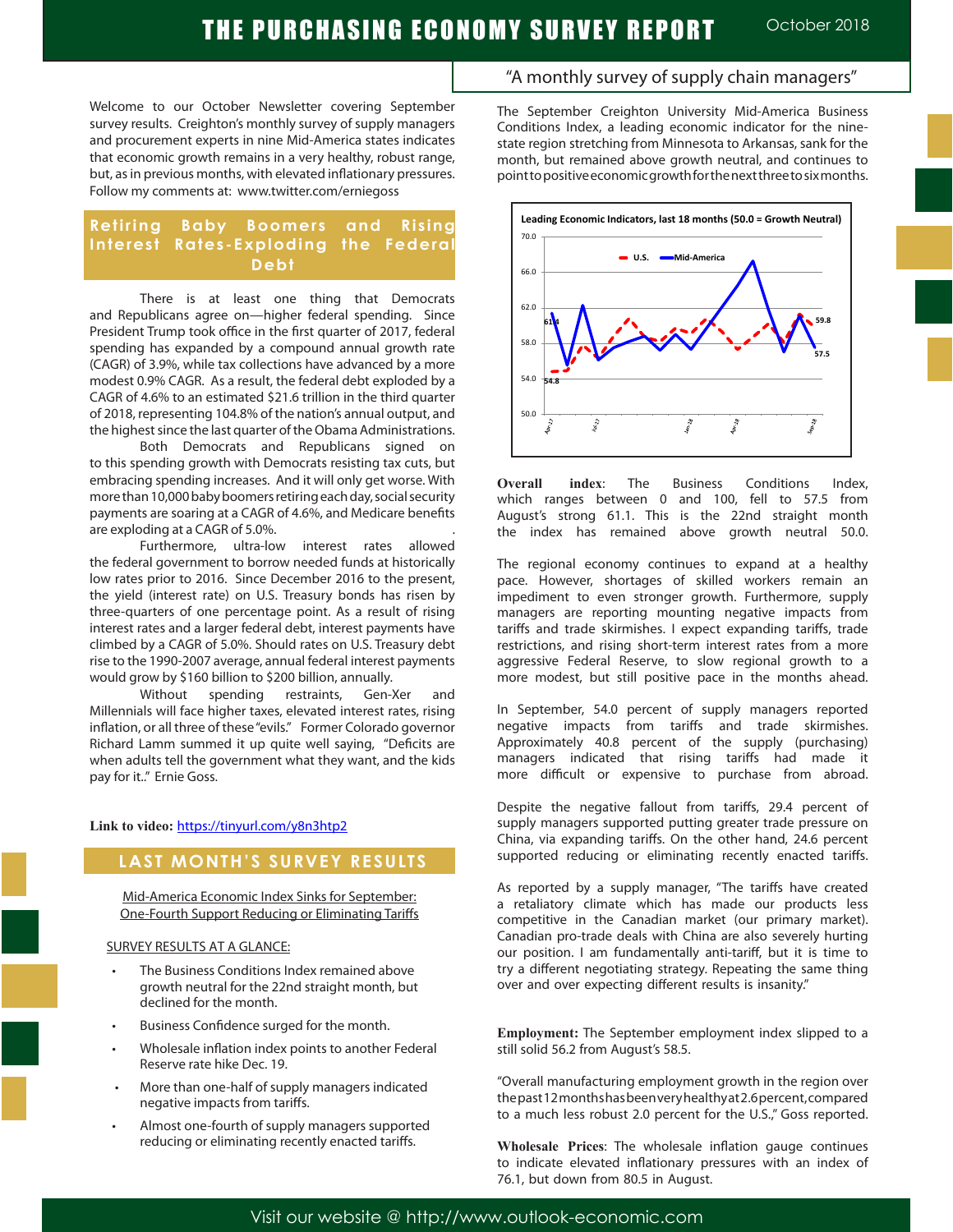Both Creighton's regional wholesale inflation index and the U.S. inflation gauge are elevated. Tariffs and expanding growth, for example, have boosted steel prices by 19.0 percent this calendar year alone. At the consumer level, the consumer price index advanced by 2.7 percent over the past 12 months.

I expect rising tariffs, trade restrictions, and higher oil prices to continue to boost wholesale and consumer inflation growth above the Federal Reserve's target. The Fed raised short-term interest rates by one-quarter of one percentage point last week. I expect an identical rate hike (one-quarter percent) in December.

**Confidence**: Looking ahead six months, economic optimism, as captured by the September Business Confidence Index, soared to 68.0 from August's already strong 60.8 In terms of business confidence, rising trade tensions and tariffs, were more than offset by healthy profit growth, relatively low interest rates, and reduced tax rates.

**Inventories**: Companies expanded their inventories of raw materials and supplies, but at a slightly slower pace than in August. The September inventory index slipped to 56.3 from August's 58.8

**Trade:** The regional new export orders index expanded to 53.1 from 51.8 in August, and the import index slipped to 57.2 from August's 58.1. Continuing positive export orders and imports are likely the result of firms in the U.S., and among trading partners, advancing purchasing in anticipation of expanding tariffs and trade restrictions in the months ahead.

**Other components**: Components of the September Business Conditions Index were new orders at 59.4, down from 65.5 in August; the production or sales index at 58.4, down from August's 61.9; and speed of deliveries of raw materials and supplies index at 57.0, down from last month's 60.7.

The Creighton Economic Forecasting Group has conducted the monthly survey of supply managers in nine states since 1994 to produce leading economic indicators of the Mid-America economy. States included in the survey are Arkansas, Iowa, Kansas, Minnesota, Missouri, Nebraska, North Dakota, Oklahoma and South Dakota.

The forecasting group's overall index, referred to as the Business Conditions Index, ranges between 0 and 100. An index greater than 50 indicates an expansionary economy over the course of the next three to six months. The Business Conditions Index is a mathematical average of indices for new orders, production or sales, employment, inventories and delivery lead time. This is the same methodology, used since 1931 by the Institute for Supply Management, formerly the National Association of Purchasing Management.

# **MID-AMERICA STATES**

### ARKANSAS

The September Business Conditions Index for Arkansas sank to a still solid 52.5 from August's 58.7. Components of the index from the monthly survey of supply managers were new orders at 56.2, production or sales at 53.7, delivery lead time at 52.2, inventories at 52.6, and employment at 52.9. Over the past 12 months, according to U.S. Bureau of Labor Statistics data, Arkansas employers increased the hourly work week by 1.0 percent, well above the regional median, and average hourly pay by 1.8 percent, well below the regional median.

"A monthly survey of supply chain managers"

#### IOWA

The September Business Conditions Index for Iowa advanced slightly to a healthy 59.4 from 59.2 in August. Components of the overall index from the monthly survey of supply managers were new orders at 67.2, production or sales at 58.3, delivery lead time at 54.9, employment at 59.9, and inventories at 56.8. Over the past 12 months, according to U.S. Bureau of Labor Statistics data, Iowa employers increased the hourly work week by 0.4 percent, equal to the regional median, and average hourly pay by 3.6 percent, well above the regional median.

#### KANSAS

The Kansas Business Conditions Index for September fell to 56.9 from August's 60.2. Components of the leading economic indicator from the monthly survey of supply managers were new orders at 59.7, production or sales at 57.5 delivery lead time at 55.9, employment at 55.3, and inventories at 56.3. Over the past 12 months, according to U.S. Bureau of Labor Statistics data, Kansas employers increased the hourly work week by 0.8 percent, well above the regional median, and average hourly pay by 4.3 percent, also well above the regional median.

#### MINNESOTA

The September Business Conditions Index for Minnesota declined to a healthy 60.0 from August's 61.9. Components of the overall September index from the monthly survey of supply managers were new orders at 61.8, production or sales at 60.5, delivery lead time at 58.8, inventories at 60.2, and employment at 58.8. Over the past 12 months, according to U.S. Bureau of Labor Statistics data, Minnesota employers increased the hourly work week by 0.1 percent, well below the regional median, and average hourly pay by 2.5 percent, slightly below the regional median.

#### MISSOURI

The September Business Conditions Index for Missouri decreased to 54.8 from 56.5 in August. Components of the overall index from the survey of supply managers were new orders at 57.2, production or sales at 53.8, delivery lead time at 57.2, inventories at 52.6, and employment at 53.0. "Over the past 12 months, according to U.S. Bureau of Labor Statistics data, Missouri employers increased the hourly work week by 0.6 percent, slightly above the regional median, and average hourly pay by 3.0 percent, equal to the regional median," said Goss.

#### NEBRASKA

The September Business Conditions Index for Nebraska sank to a solid 55.1 from August's 61.9. Components of the index from the monthly survey of supply managers were new orders at 58.2, production or sales at 55.3, delivery lead time at 53.7, inventories at 54.1, and employment at 54.2. Over the past 12 months, according to U.S. Bureau of Labor Statistics data, Nebraska employers decreased the hourly work week by 1.2 percent, well below the regional median, but increased average hourly pay by 2.7 percent, slightly below the regional median.

#### NORTH DAKOTA

The Business Conditions Index for North Dakota fell to a very healthy 69.0 from 76.0 for August. Components of the overall index were new orders at 68.8, production or sales at 70.7, delivery lead time at 68.7, employment at 67.7, and inventories at 69.1. Over the past 12 months, according to U.S. Bureau of Labor Statistics data, North Dakota employers increased the hourly work week by 1.3 percent, well above the regional median, and average hourly pay by 1.8 percent, also well below the regional median.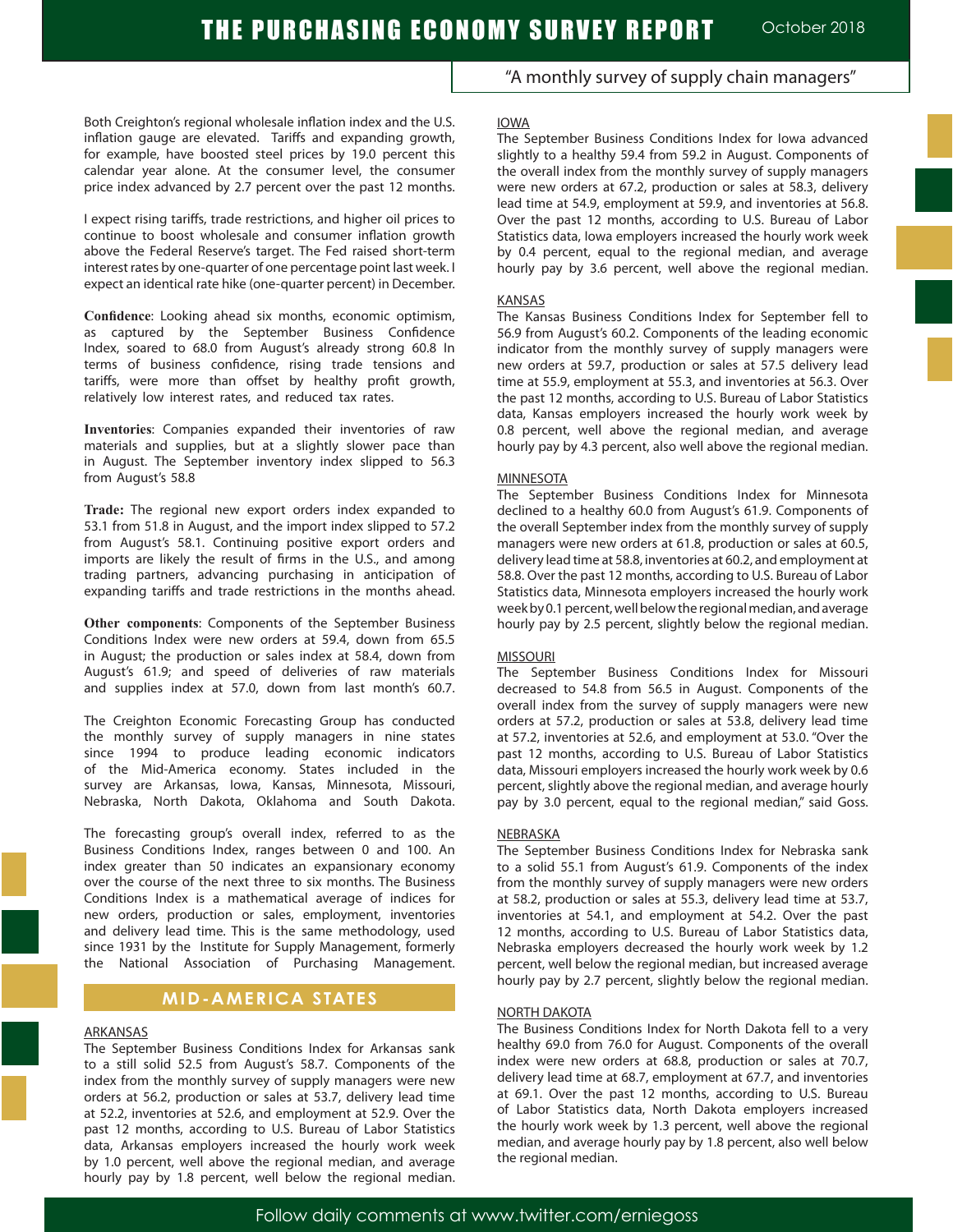Ĩ

### OKLAHOMA

Oklahoma's Business Conditions Index has now remained above the 50.0 threshold for the last 14 months. The overall index from a monthly survey of supply managers sank to a solid 57.6 from August's 60.4. Components of the overall September index were new orders at 60.1, production or sales at 58.0, delivery lead time at 56.4, inventories at 56.7, and employment at 56.6. Over the past 12 months, according to U.S. Bureau of Labor Statistics data, Oklahoma employers decreased the hourly work week by 0.2 percent, well below the regional median, but increased average hourly pay by 3.4 percent, which was above the regional median.

### SOUTH DAKOTA

The September Business Conditions Index for South Dakota sank to 50.4 from 55.6 for September. Components of the overall index from the September survey of supply managers in the state were new orders at 54.6, production or sales at 50.1, delivery lead time at 48.7, inventories at 49.0, and employment at 49.7. Over the past 12 months, according to U.S. Bureau of Labor Statistics data, South Dakota employers increased the hourly work week by 0.4 percent, equal to the regional median, and average hourly pay by 4.1 percent, which was well above the regional median.



# **THE BULLISH NEWS**

- The nation added 134,000 jobs in September and the unemployment rate fell to 3.7%, its lowest level in almost 50 years.
- U.S. consumer prices rose by 0.2%, less than expected in August. Increases in gas prices and rents were offset by declines in health care and apparel costs.



.

# **THE BEARISH NEWS**

- Home prices rose by 6% annually in July, down from 6.2% in June as the rate of gains continues to slow, as potential homebuyers hit an affordability wall and sellers ratchet down their demands.
- The nation's budget deficit widened by 31.4% between Q2, 2017 and Q2, 2018.
- The U.S. trade deficit widened in August by \$53.24 billion as Americans stepped up their purchases of foreign automobiles.

# **THE OUTLOOK**

**NABE Business Conditions Survey (October 2018)**. Highlights: "Despite concerns over trade policy, NABE Outlook panelists are slightly more optimistic about the U.S. economy in 2018 than they were three months ago, especially regarding prospects for the industrial sector of the economy," said NABE Vice President Kevin Swift, CBE, chief economist, American Chemistry Council. "Other indicators of real economic activity show light vehicle sales remaining elevated and housing continuing to improve. Trade issues are clearly influencing panelists' views," added Survey Chair David Altig, executive vice president and director of research, Federal Reserve Bank

# "A monthly survey of supply chain managers"

of Atlanta. "Half of survey respondents have moderately increased their inflation forecasts as a result of trade policy changes. Over half of the survey respondents indicate that they had reduced their GDP growth forecasts for 2018 and nearly 80% did so for 2019. Nonetheless, the percentage of panelists expecting a recession in 2019 fell relative to that in the June survey. One-third of respondents expects that we will not see a recession until 2021 or later."

**From Goss:** I expect \*\*the Federal Reserve to raise rates on December 19 (0.25% or 25 basis points); \*\*GDP growth to slow in the second half of 2018, but remain above 3.3% annualized. \*\*\*annualized growth in the consumer price index (CPI) to exceed 2.6% in Q4, 2018.

# **WHAT TO WATCH**

- • **GDP growth for Q3, 2018**: The Bureau of Economic Analysis will release 3rd Quarter 2018 on October 26. Annualized and inflation adjusted growth below 3% will be bearish for stocks and bullish for bonds.
- **Wage Data:** On November, the U.S. Bureau of Labor Statistics will release wage data for October. Year-overyear growth above 3.0% will be a strong inflation signal and push the Fed to raise short-term interest rates at their December 19 meeting.
- **Inverted Yield:** . Every recession since 1980 has been preceded by 2-year rates exceeding, or approximating, 10-year rates (termed an inverted yield). Currently 34 basis points (0.34%), but up from 24 basis points last month.

# **Goss Eggs (Recent Dumb Economic Moves)**

The Arizona education-industrial complex drafted an initiative for the November election to nearly double the top income tax rate of 4.54% to pay for higher teacher pay. A new 8% tax bracket would begin at \$250,000 and a 9% rate for incomes over \$500,000. If passed, Arizona would surpass New York and New Jersey in digging into the pockets of taxpayers. Florida, with no income tax, is salivating for passage. Fortunately, Arizona's Supreme Court tossed the initiative due to sloppy writing by the teachers.

# **STATISTIC OF THE MONTH**

19.3%. Black teenage employment declined to 19.3% in September, the lowest reading on record.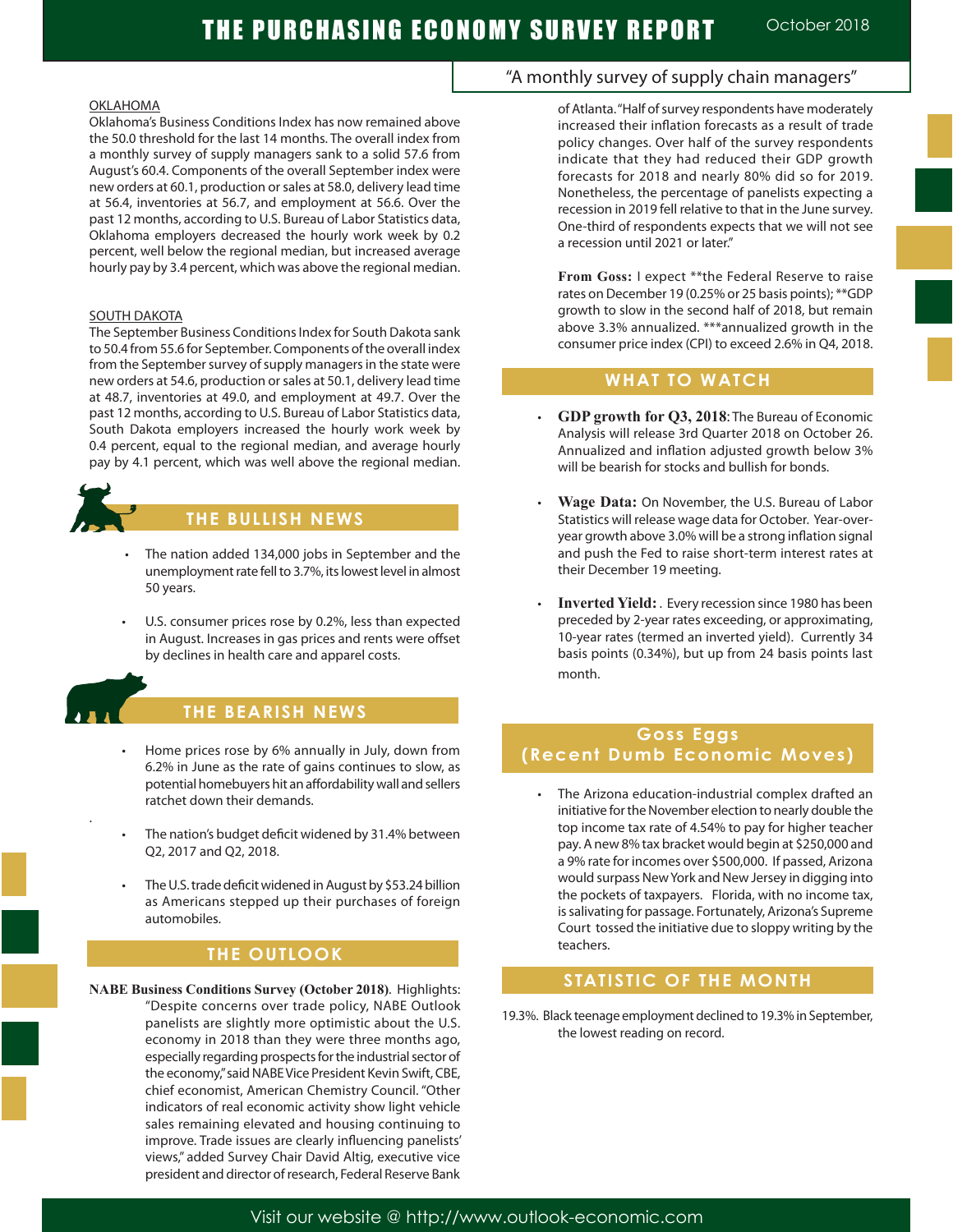# "A monthly survey of supply chain managers"

### **Supply Manager Careers**

- **Senior Contract Specialist**. Transamerica, Cedar Rapids, Iowa. Job Profile. This position is responsible for drafting and creating Procurement, Outsourcing and Vendor Management contracts and service agreements between the company and third parties. Job Description Responsibilities.\*Apply procurement, outsourcing and vendor management contract formation concepts and processes and articulates key contract formation. \*Articulate the main types of contracts and service agreements used in procurement, outsourcing and vendor management and their implications; develop and manage contract templates and determine their appropriate.\*Understand and apply contract provisions in contract development and contract management activities.\* Demonstrate understanding of how contract law for procurement, outsourcing and vendor management can be applied to identify and avoid liabilities and define opportunities to improve processes and service.\*Administer both simple and complex.
- **Minimum Requirements.** Bachelor's degree in a business related field or equivalent work.\*Five years of experience in procurement, outsourcing and vendor management contract law and contract.\*In-depth knowledge of the procurement and vendor management contracting.\*Written/verbal communication and listening skills to interact with internal and external stakeholders.

**Apply at:** https://tinyurl.com/yb5wu2hq

## **Supply Manager Reading Room**

**Report:** "Supply Chain Disruption and Customer Viability Top Finance Leaders' Risk Management Worries." Finance departments are struggling to manage risk, a recent report from Dun & Bradstreet finds, and many finance leaders "believe their own efforts to manage, monitor and predict risk pose a moderate to high risk to their businesses. In order to find out how today's finance leaders are managing risk and what their future risk management plans look like, earlier this year Dun & Bradstreet commissioned a study of approximately 1,100 finance professionals, the vast majority of whom were based in the U.S. A key finding from this study is that many finance professionals have a poor grasp of digital tools such as automation and analytics. Their risk management approaches reflect this, with more than 60% of the surveyed professionals collecting data in silos, as opposed to sharing it across the company.. Read more at: https://spendmatters.com/2018/09/19/ supply-chain-disruption-and-customer-viability-topfinance-leaders-risk-management-worries/

Survey results for October will be released on Nov. 1, the first business day of the month.

Follow Goss on twitter at http://twitter.com/erniegoss For historical data and forecasts visit our website at: http://business.creighton.edu/organizations-programs/economicoutlook